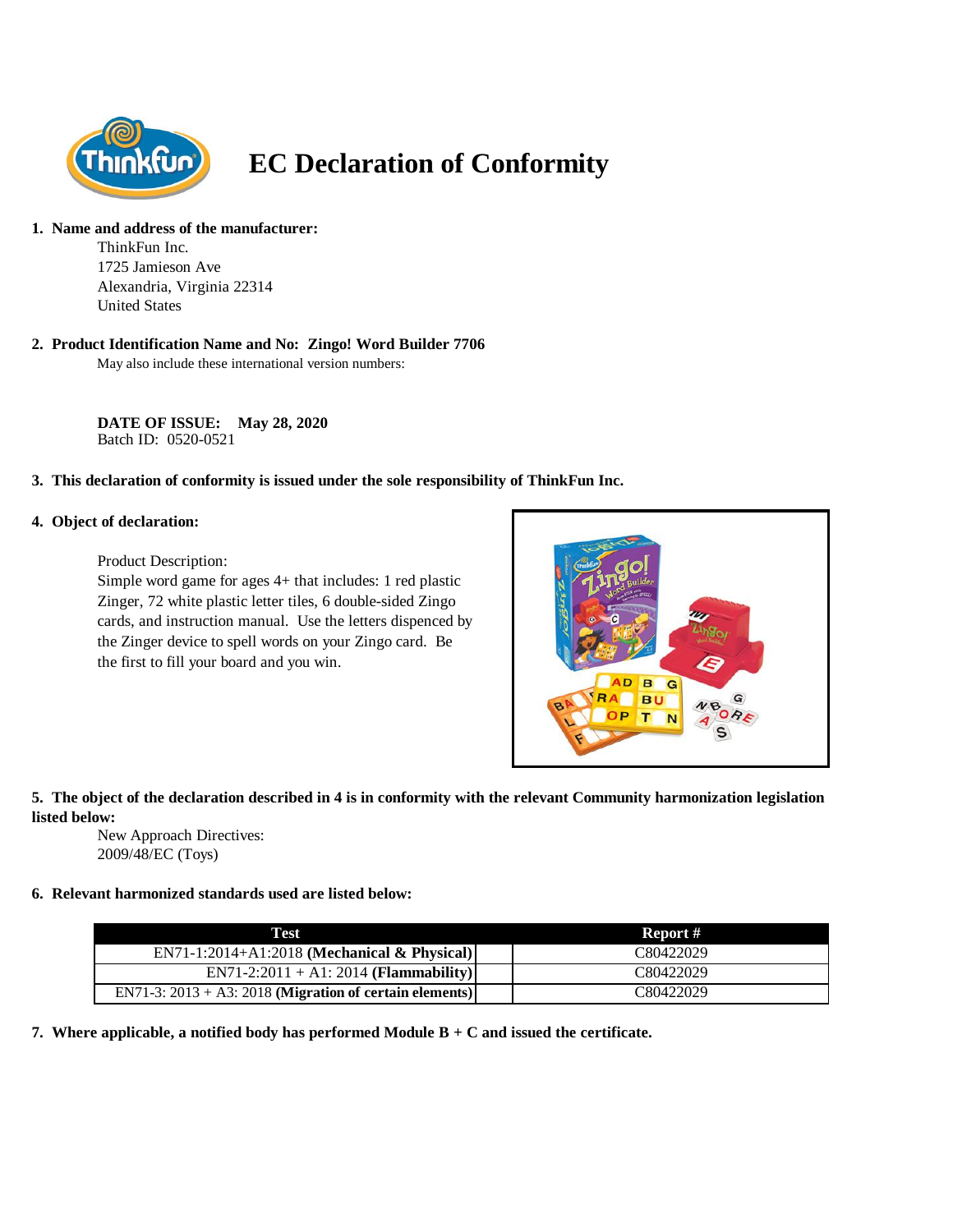# **8. Additional Information:**

The object of declaration is also in conformity with the following standards/regulations:

| <b>Test</b>                                             | Report #  |
|---------------------------------------------------------|-----------|
| REACH Annex XVII (Cadmium)                              | C80422029 |
| <b>REACH Annex XVII (Phthalates)</b>                    | C80422029 |
| <b>REACH Annex XVII (Azo Dyes)</b>                      | C80422029 |
| 94/62/EC (Heavy Metals Requirements on Packaging        |           |
| and Packaging Waste)                                    | C80422029 |
| Determination Of Polycyclic Aromatic Hydrocarbon [Point |           |
| 50 Of The Annex XVII Of The Regulation (EC) No.         |           |
| 1907/2006 (REACH) With Further Amendment                | C80422029 |
| Determination Of Pentachlorophenol [Point 22 Of The     |           |
| Annex XVII Of The Regulation (EC) No. 1907/2006         |           |
| (REACH) With Further Amendment]                         | C80422029 |
| Determination Of Pentachlorophenol[German Ordinance     |           |
| on Prohibition of Chemical (ChemVerbotsV) Attachment    |           |
| 15]                                                     | C80422029 |
| Determination Of Benzene Content [Point 5 Of The Annex  |           |
| XVII Of The Regulation (EC) No. 1907/2006 (REACH)       |           |
| And Further Amendment]                                  | C80422029 |
| Determination Of HBCDD As Per Client's Specification.   | C80422029 |
| Determination Of PBBs & PBDEs Content As Per Client's   |           |
| Specification [(EU) No. 757/2010 And (EU) No.2016/293   |           |
| Amending Regulation (EC) No 850/2004 On Persistent      | C80422029 |
| [Bedarfsgegenständeverordnung Annex 1 (to § 3)]         |           |
| Substances which may not be used in the manufacture or  |           |
| treatment of certain consumer goods]                    | C80422029 |
| Determination Of Flame Retardant Content [Point         |           |
| 4,7,8,44,45 Of The Annex XVII Of The Regulation (EC)    |           |
| No. 1907/2006 (REACH) With Further Amendment]           | C80422029 |
| Flame                                                   |           |
| Retardant (PBBs & PBDES) As Per Client's Specification  |           |
| w/ Reference to Chem. Verbots V                         |           |
| Regulation.                                             | C80422029 |
|                                                         |           |
| Aniline referring to Regulation (EC) 1907/2006 (limit   |           |
| of 30mg/kg)                                             | C80422029 |
| Content of lead according to Regulation (EC) 1907/2006  |           |
| Annex XVII                                              | C80422029 |
|                                                         |           |
| Textiles - Color fastness to perspiration and optical   |           |
| brightners according to EN ISO 105-E04                  | C80422029 |
| Textiles - color fastness to rubbing according to EN    |           |
| ISO 105-X12                                             | C80422029 |
| Allergizing and cancerogenic colorants according to     |           |
| directive 2009/48/EG and DIN 54231                      | C80422029 |
|                                                         |           |
| Formamide according to directive 2015/2115/EU           |           |
| and directive 2009/48/EG                                | C80422029 |